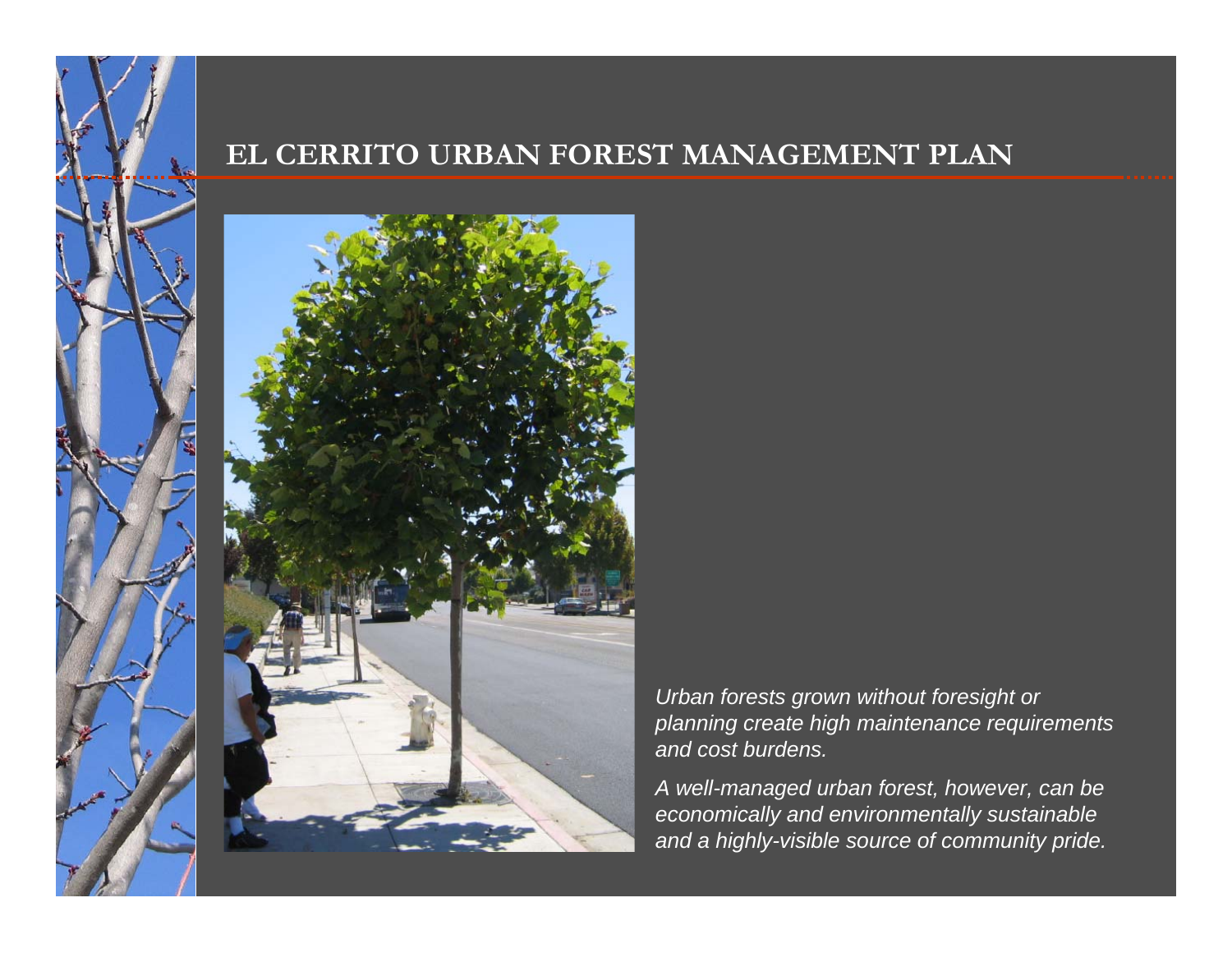### **EL CERRITO URBAN FOREST MANAGEMENT PLAN**



### What is an urban forest?

•A collection of trees growing within an urban area.

### What is an urban forest plan?

• An action plan for the standard of performance of the City's urban forest and how to plan and manage the public trees within the City.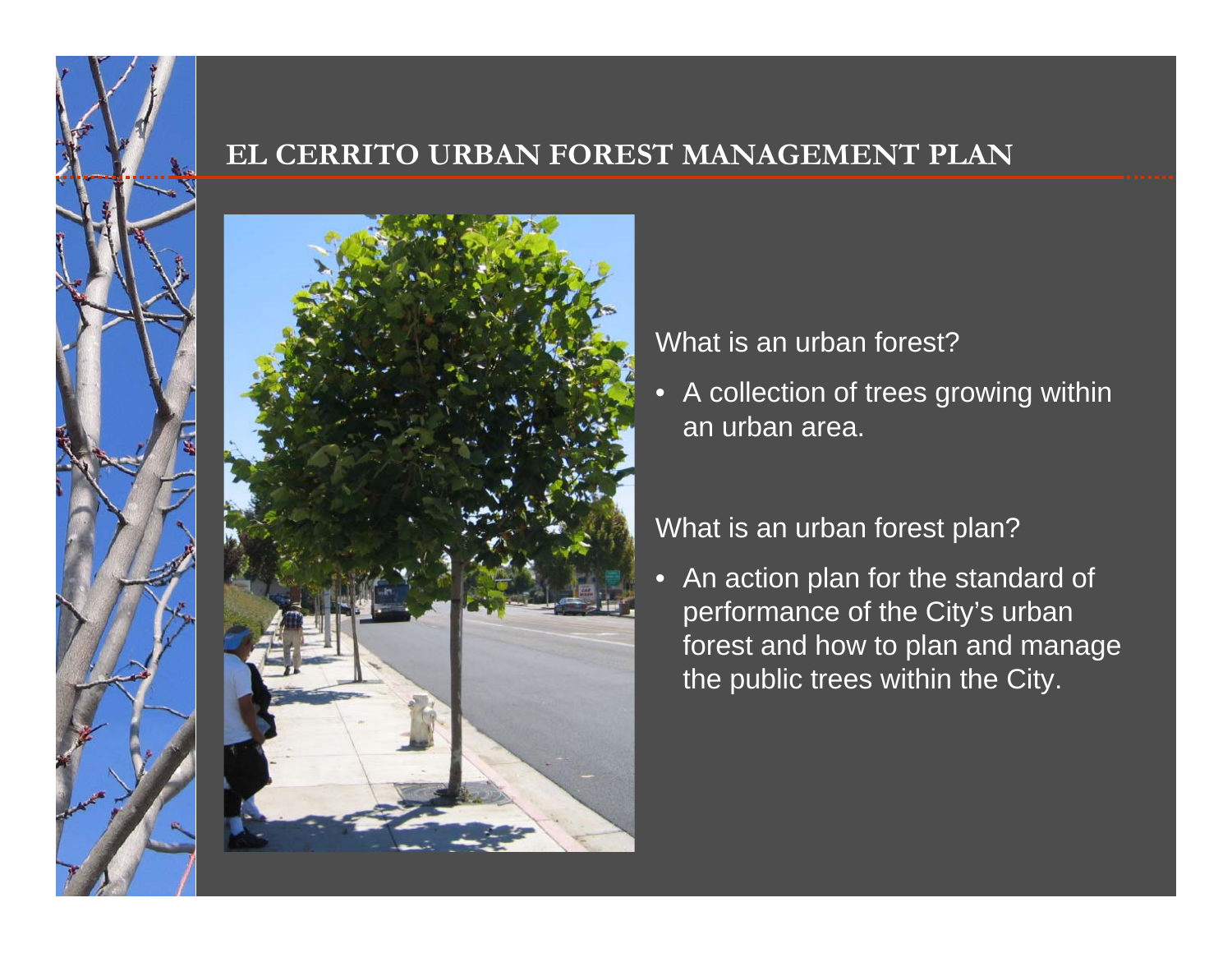

### **Urban Forest Purpose**

Build a healthy, extensive urban forest that provides the City of El Cerrito with social, environmental, and economic benefits.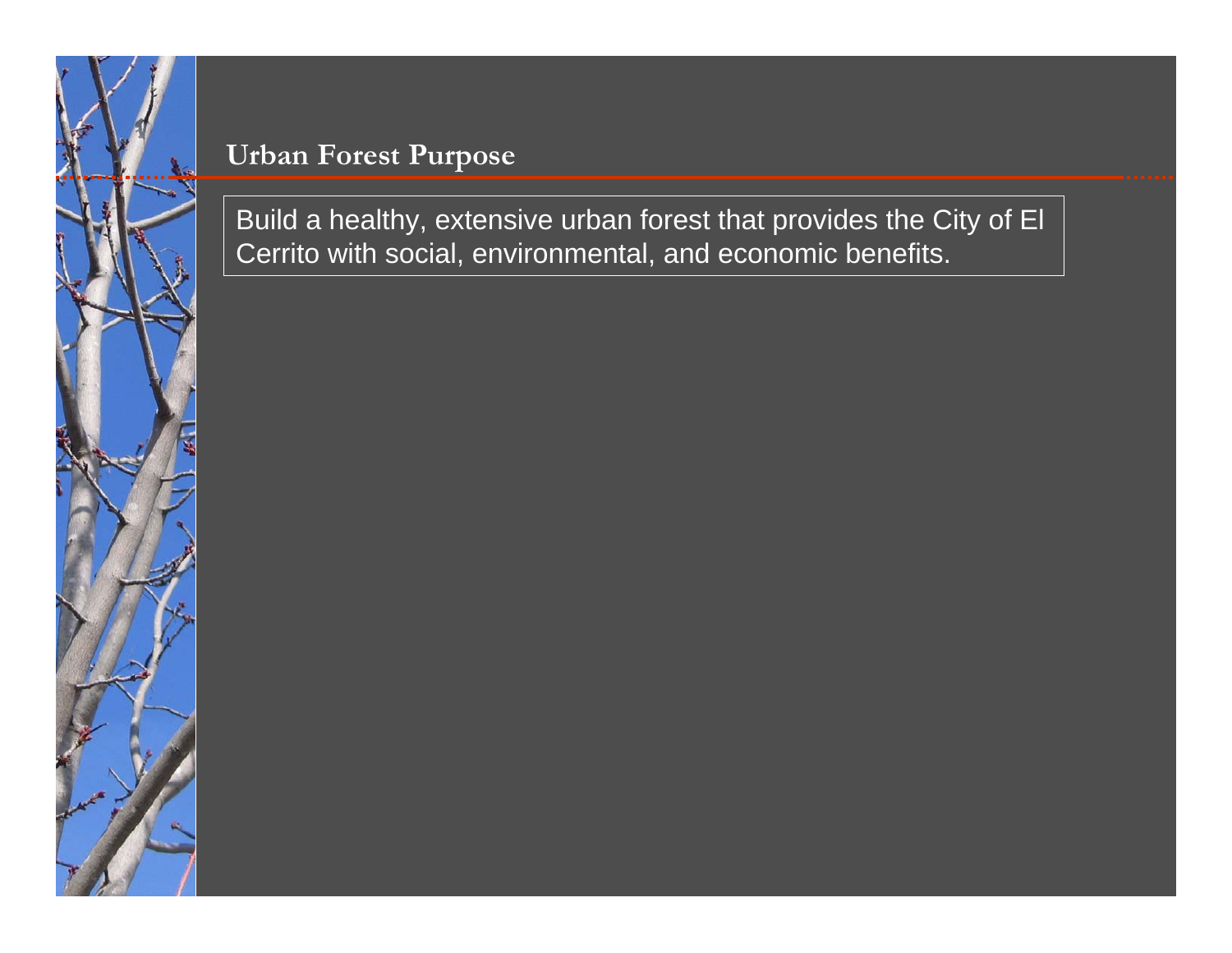مبرا

| Social | Creating a Sense of Place                    |  |
|--------|----------------------------------------------|--|
|        | Provide connections to the<br>natural world. |  |
|        | Improve city legibility                      |  |
|        | <b>Facilitate a sense of</b><br>community    |  |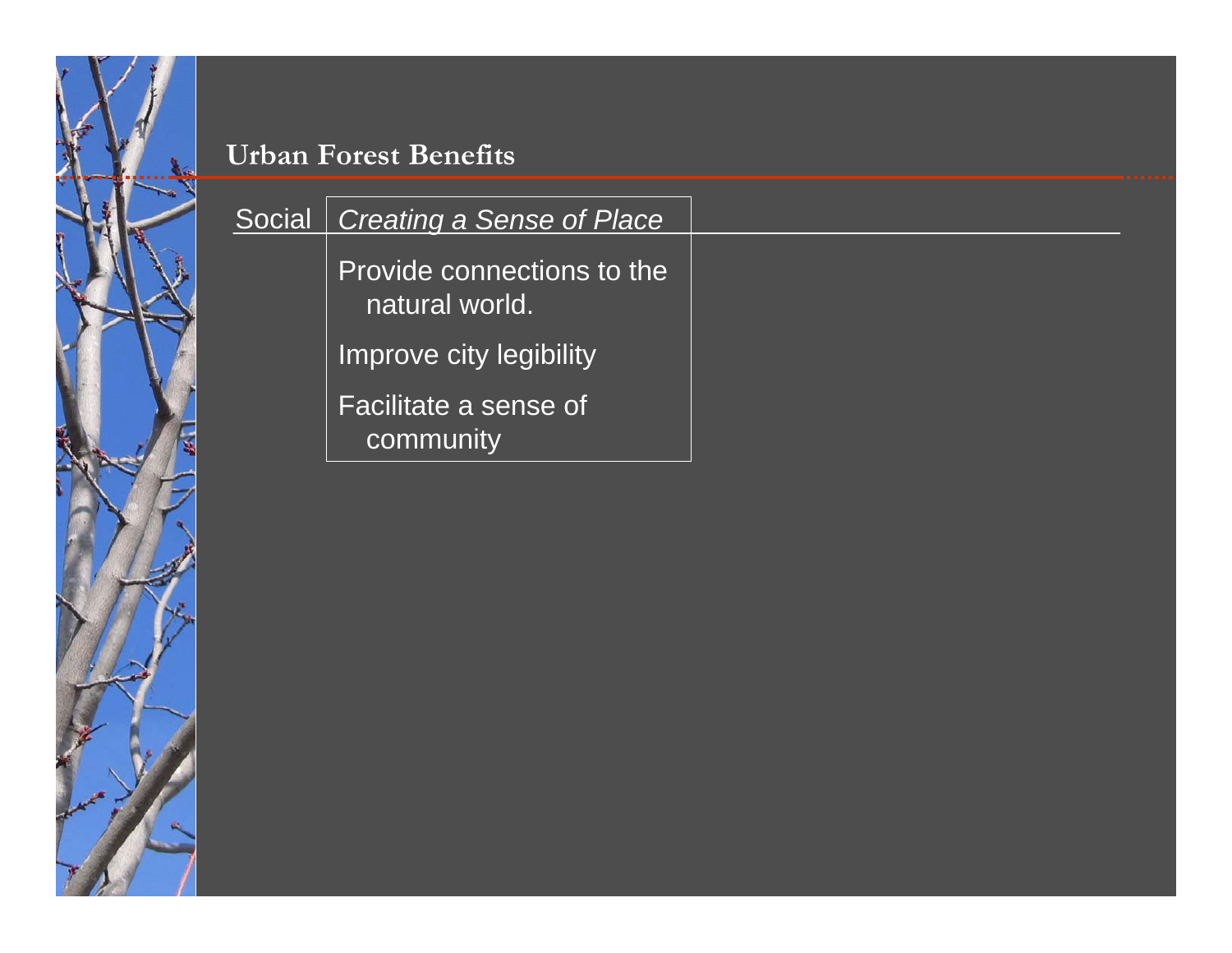| Social | <b>Creating a Sense of Place</b>   |                                     |
|--------|------------------------------------|-------------------------------------|
|        | Provide connections to the         |                                     |
|        | natural world.                     |                                     |
|        | Improve city legibility            | Color, texture, seasonal<br>change  |
|        | Facilitate a sense of<br>community | <b>Natural cycles</b>               |
|        |                                    | Soften urban materials and<br>forms |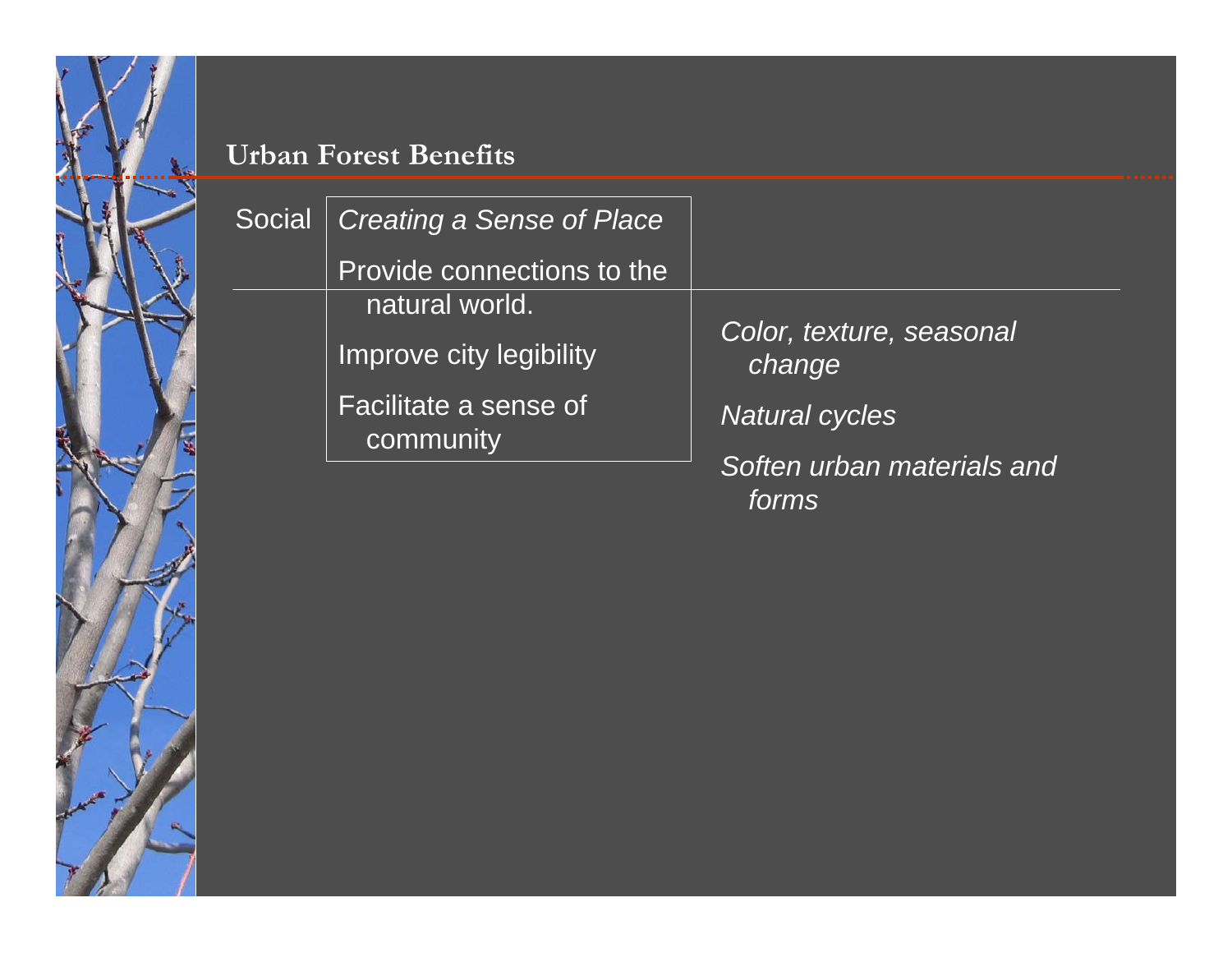# مبدأ

| Social | Creating a Sense of Place                           |                                                   |
|--------|-----------------------------------------------------|---------------------------------------------------|
|        | <b>Provide connections to the</b><br>natural world. |                                                   |
|        | Improve city legibility                             |                                                   |
|        | Facilitate a sense of<br>community                  | Create memorable entries,<br>districts and routes |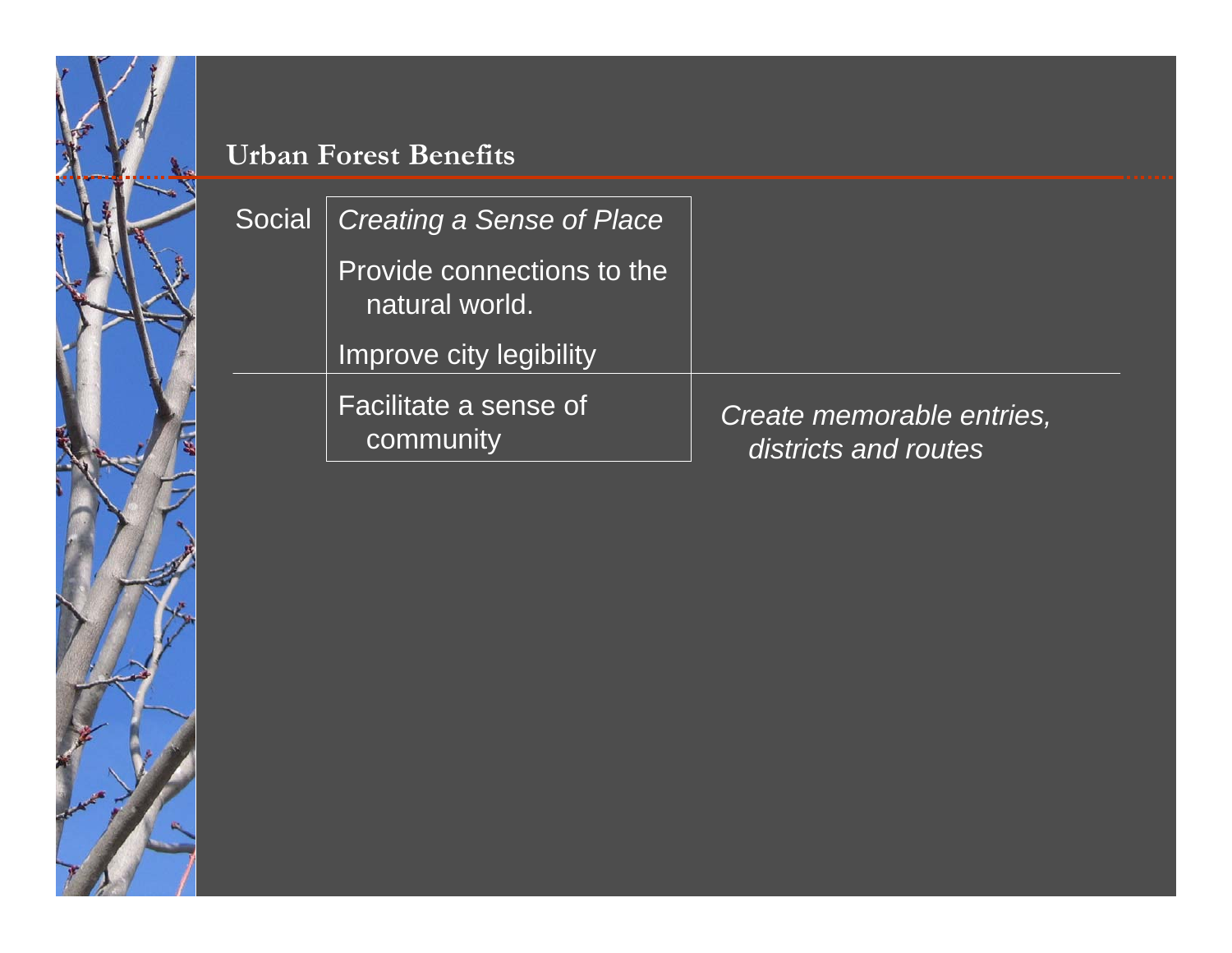

| Social | Creating a Sense of Place                    |                                                |
|--------|----------------------------------------------|------------------------------------------------|
|        | Provide connections to the<br>natural world. |                                                |
|        | <b>Improve city legibility</b>               |                                                |
|        | <b>Facilitate a sense of</b>                 |                                                |
|        | community                                    | Create identifiable and<br>loved social spaces |
|        |                                              | Sense of shared purpose<br>and identity        |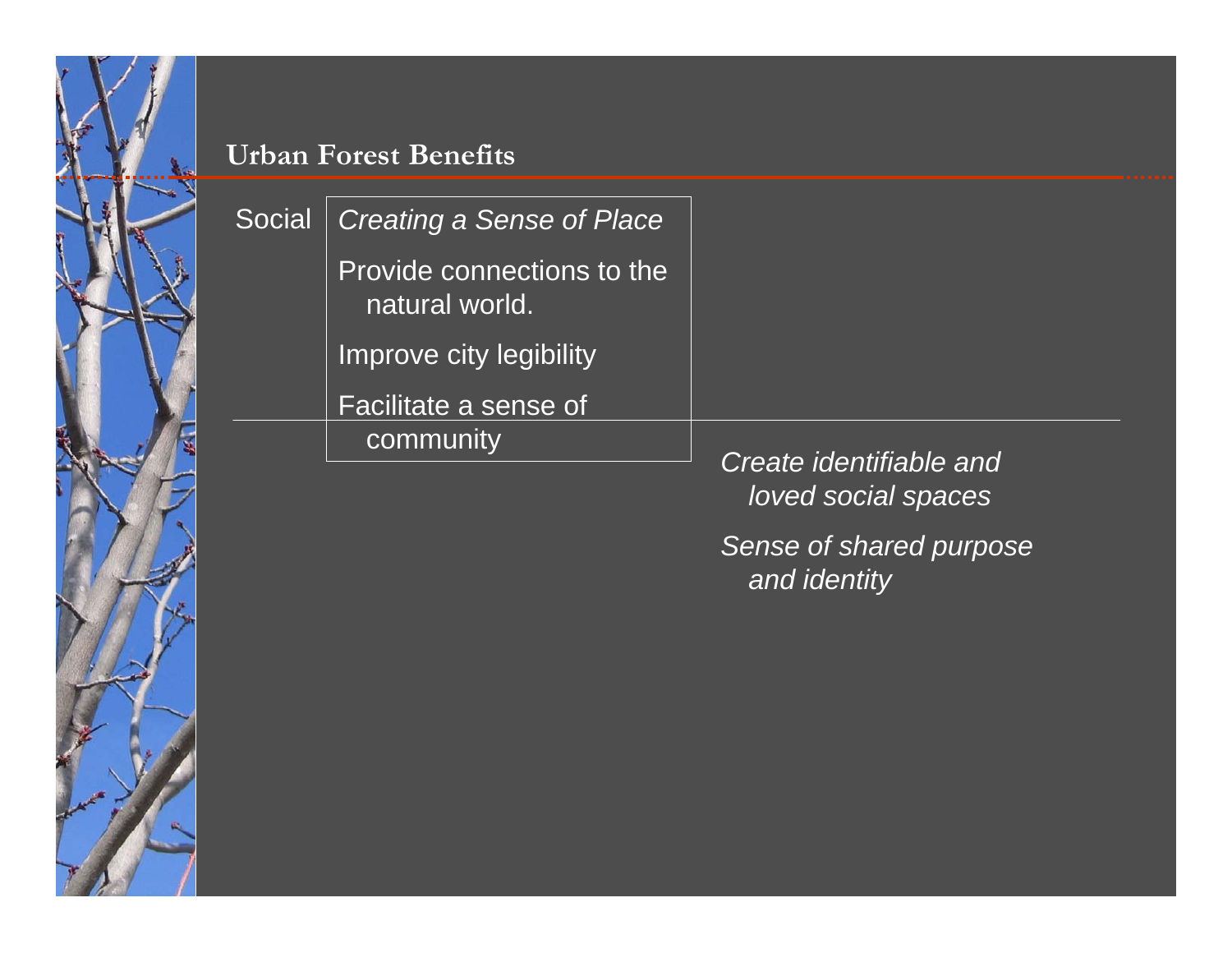مبرا

| <b>Environmental</b> | <b>Balancing Environmental Impacts</b> |  |
|----------------------|----------------------------------------|--|
|                      | Mitigate Urban Heat Island Effect      |  |
|                      | <b>Reduce Airborne Pollutants</b>      |  |
|                      | <b>Sequester Carbon Dioxide</b>        |  |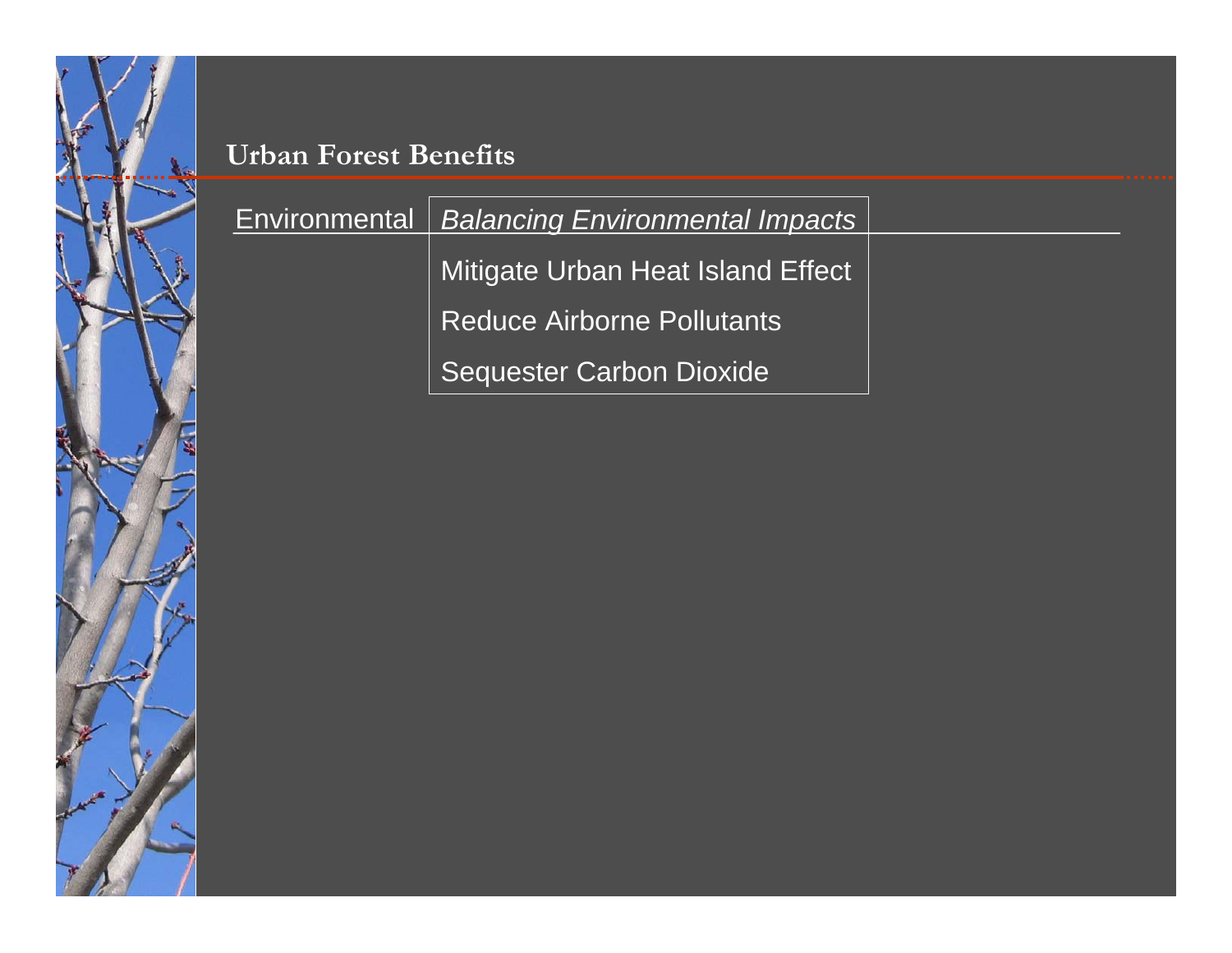| <b>Environmental</b> | <b>Balancing Environmental Impacts</b>            |  |
|----------------------|---------------------------------------------------|--|
|                      | Mitigate Urban Heat Island Effect                 |  |
|                      | <b>Reduce Airborne Pollutants</b>                 |  |
|                      | <b>Sequester Carbon Dioxide</b>                   |  |
|                      | <b>Reduce surface and ambient</b><br>temperatures |  |
|                      | Reduce smog formation                             |  |

*Reduce energy use*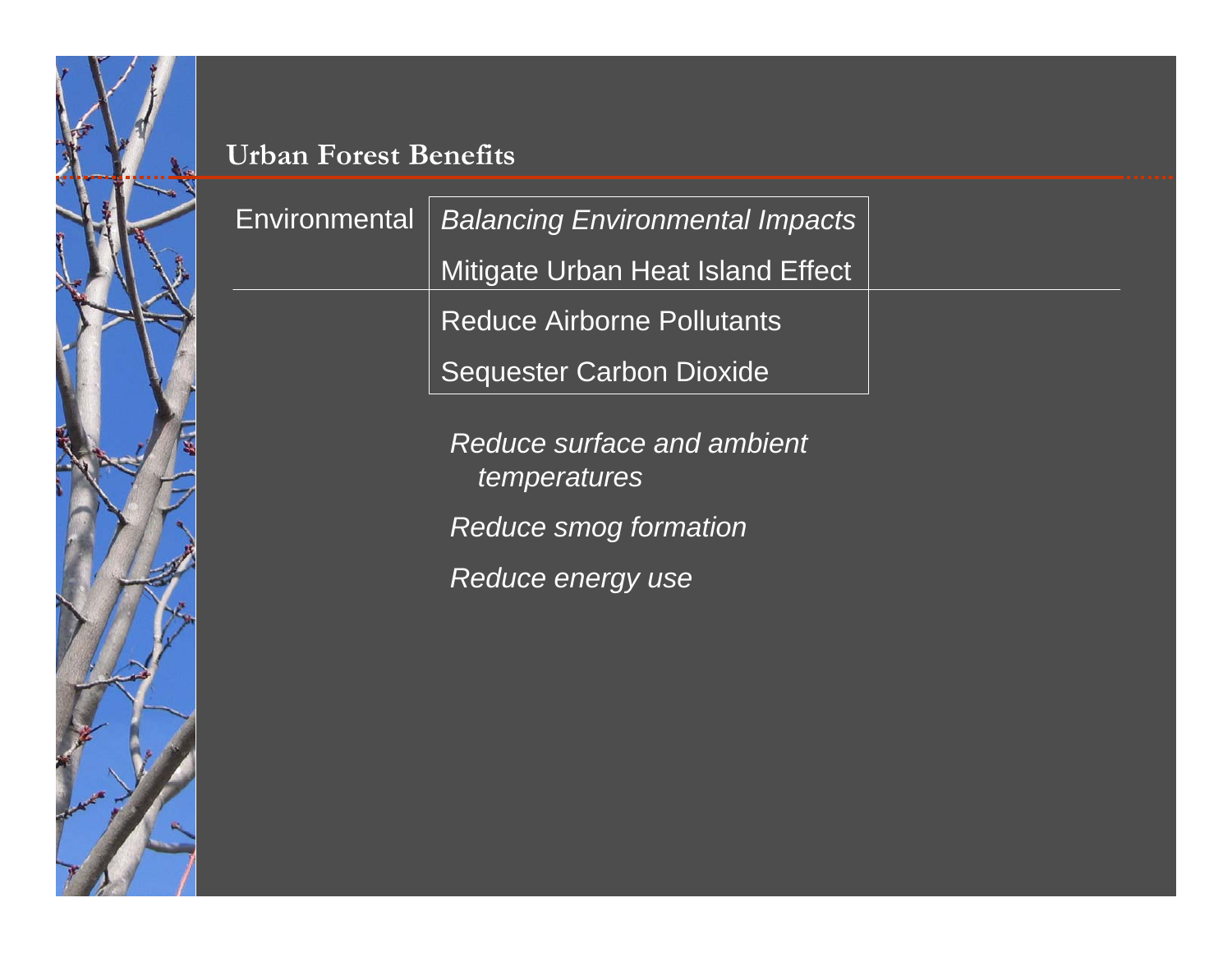| Environmental   Balancing Environmental Impacts |  |
|-------------------------------------------------|--|
| Mitigate Urban Heat Island Effect               |  |
| <b>Reduce Airborne Pollutants</b>               |  |
| <b>Sequester Carbon Dioxide</b>                 |  |

*Hold particulate matter on tree surfaces*

*Reduce chronic respiratory disorders, lung cancer, mortality*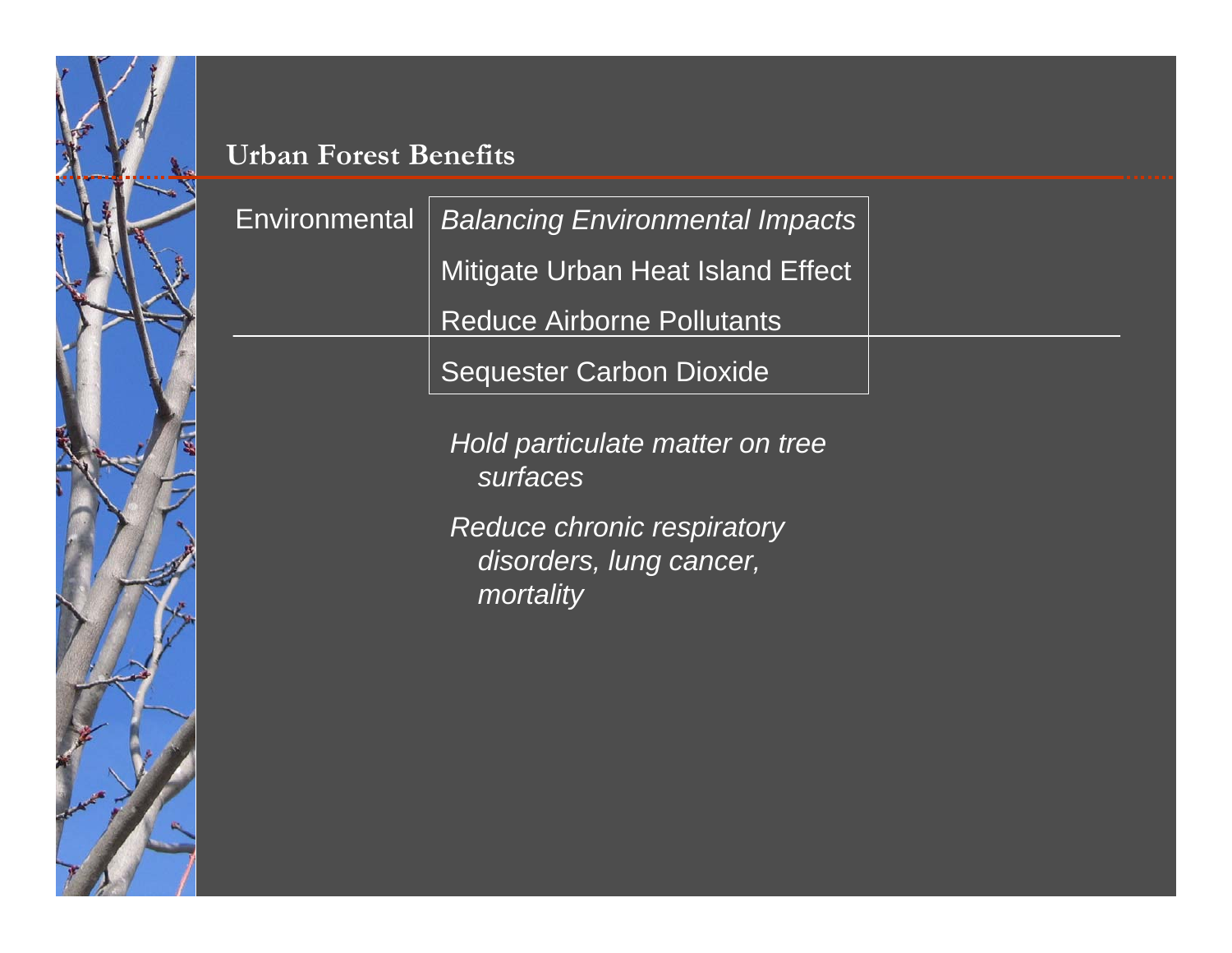**Environmental** *Balancing Environmental Impacts* Mitigate Urban Heat Island Effect Reduce Airborne Pollutants Sequester Carbon Dioxide

> *Storage of carbon dioxide in tree biomass*

*Sequestration rates affected by location, age, species composition, conditions*

*Highly dependant on tree health*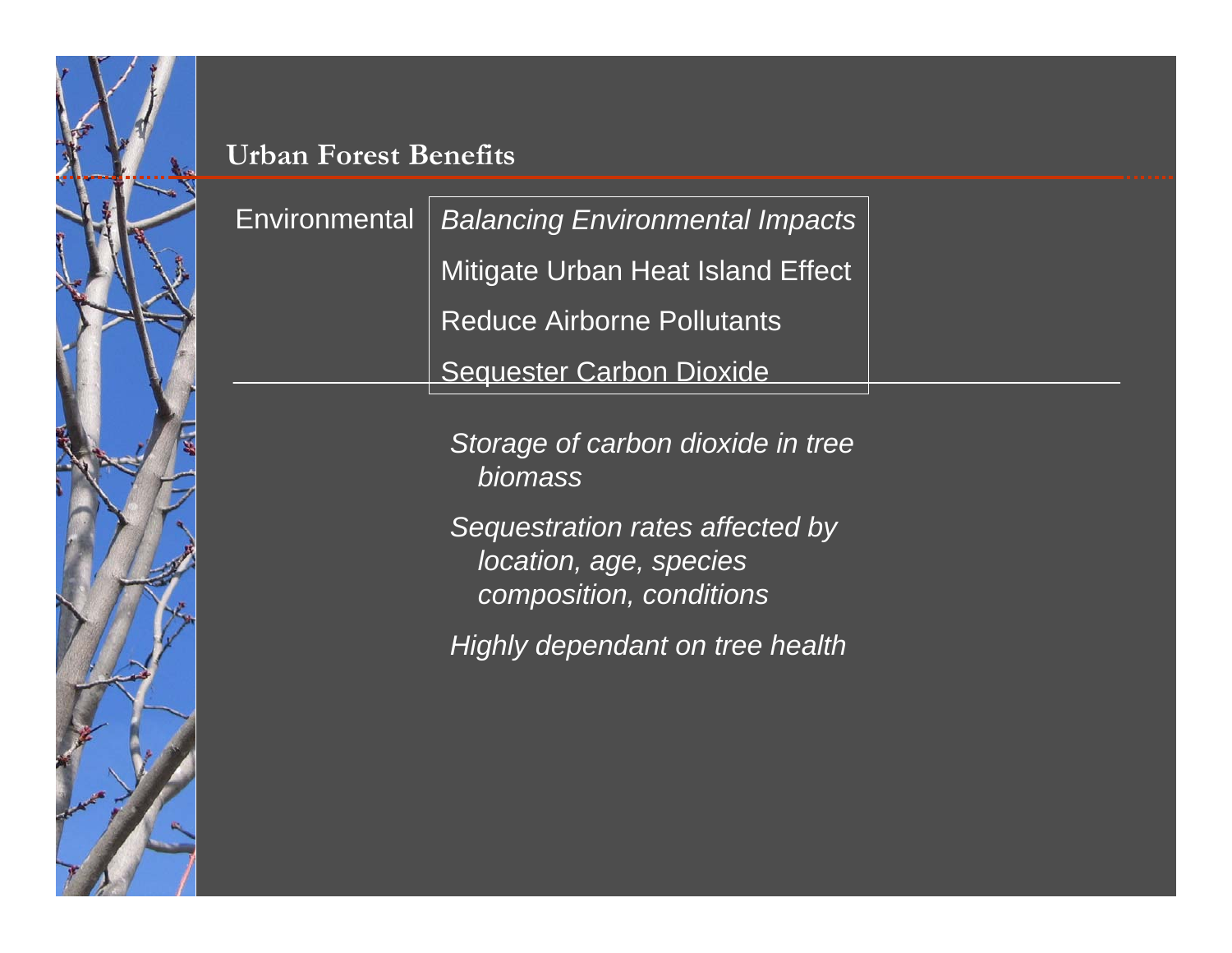

| Economic   Economic Vitality               |  |
|--------------------------------------------|--|
| <b>Increase Property Values</b>            |  |
| <b>Attract Business</b>                    |  |
| Contribute to City's financial<br>standing |  |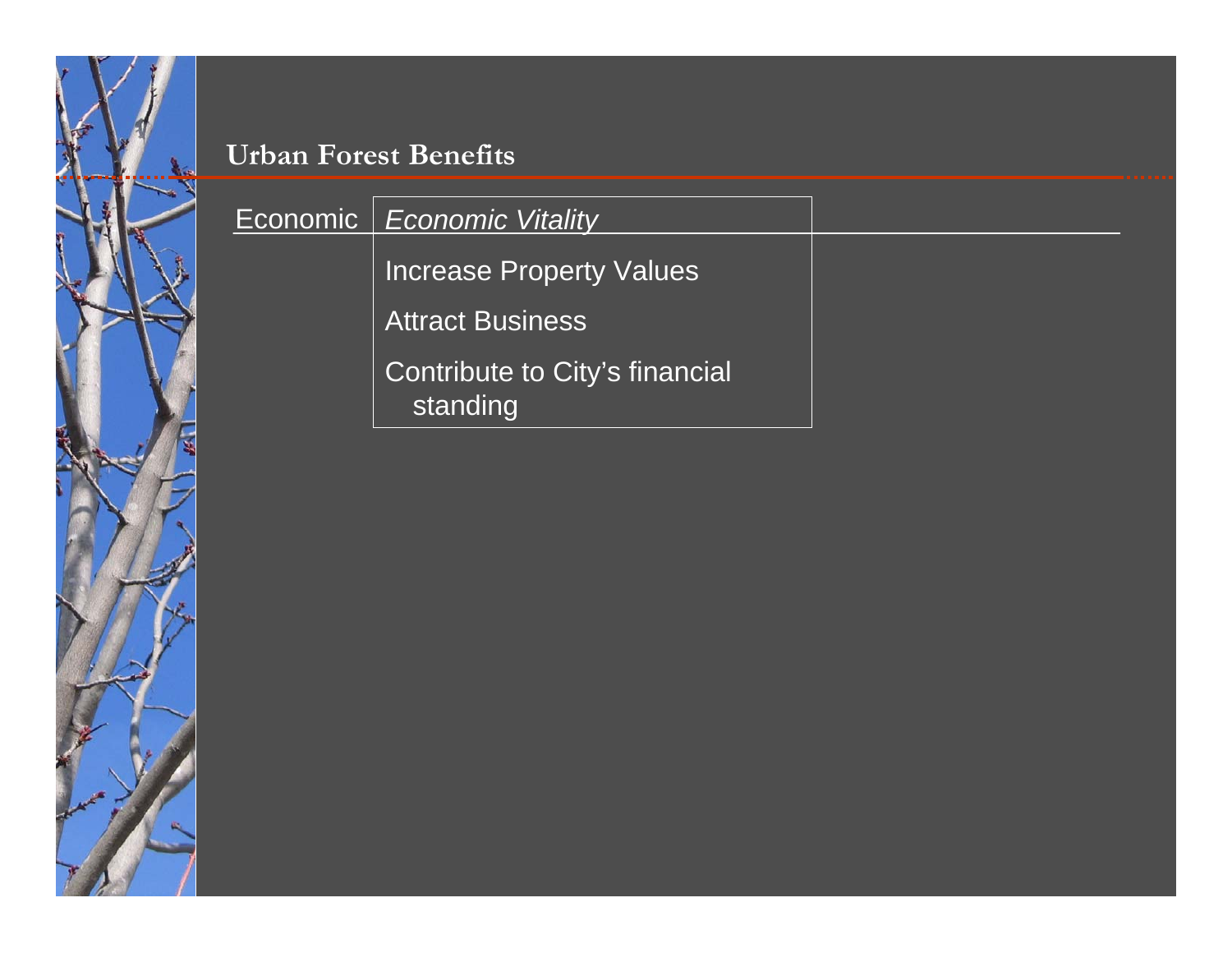

| Economic | Economic Vitality               |                             |
|----------|---------------------------------|-----------------------------|
|          | <b>Increase Property Values</b> |                             |
|          | <b>Attract Business</b>         | Increase property           |
|          | Contribute to City's financial  | values 10%                  |
|          | standing                        | Increase commercial         |
|          |                                 | property rental<br>rates 7% |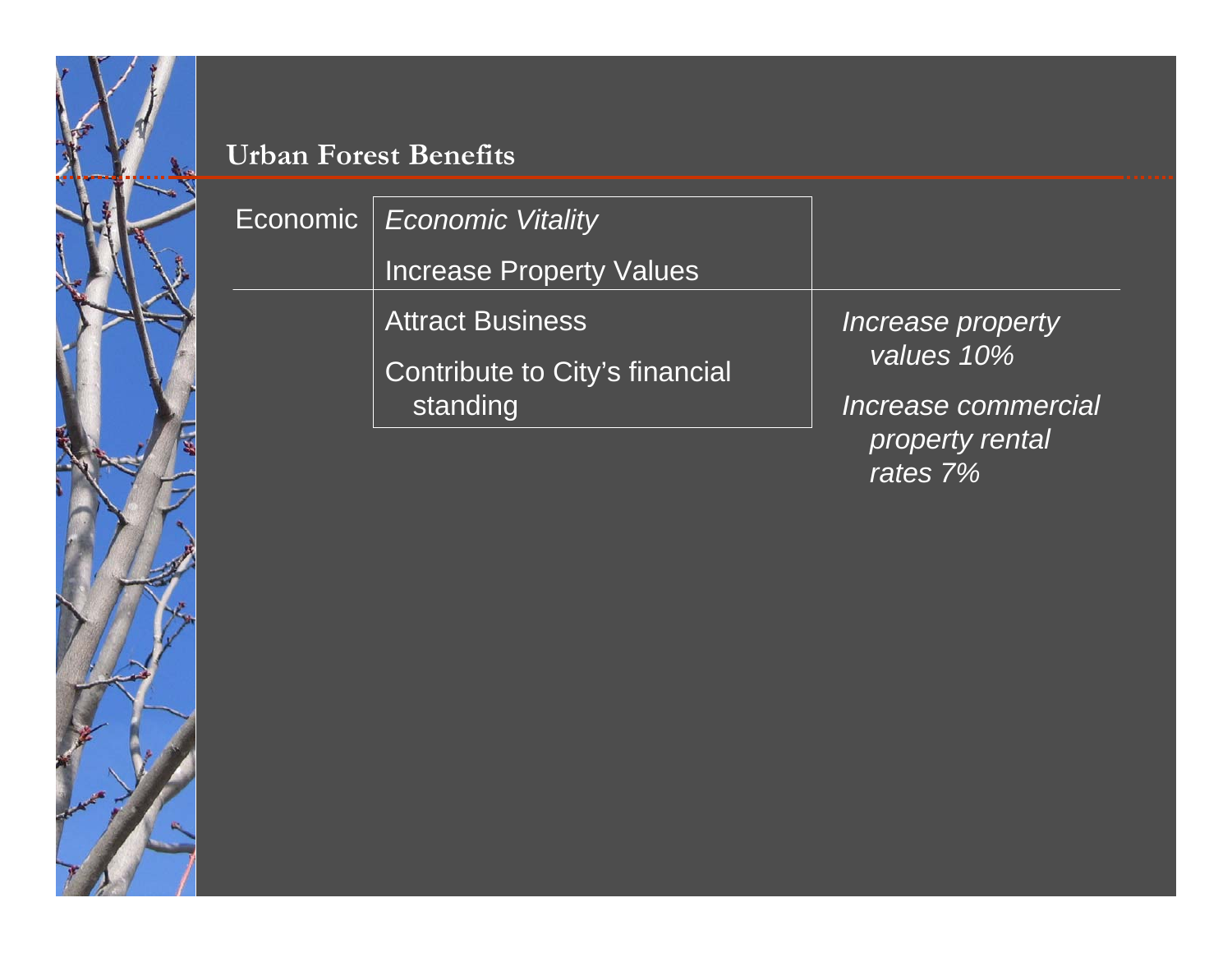Economic

| conomic | <b>Economic Vitality</b>                   |                                                        |
|---------|--------------------------------------------|--------------------------------------------------------|
|         | <b>Increase Property Values</b>            |                                                        |
|         | <b>Attract Business</b>                    |                                                        |
|         | Contribute to City's financial<br>standing | <b>Consumer preference</b><br>for places with<br>trees |
|         |                                            | <b>Willing to travel</b><br>further, stay longer       |

*Willing to pay 9-12% more for goods and services*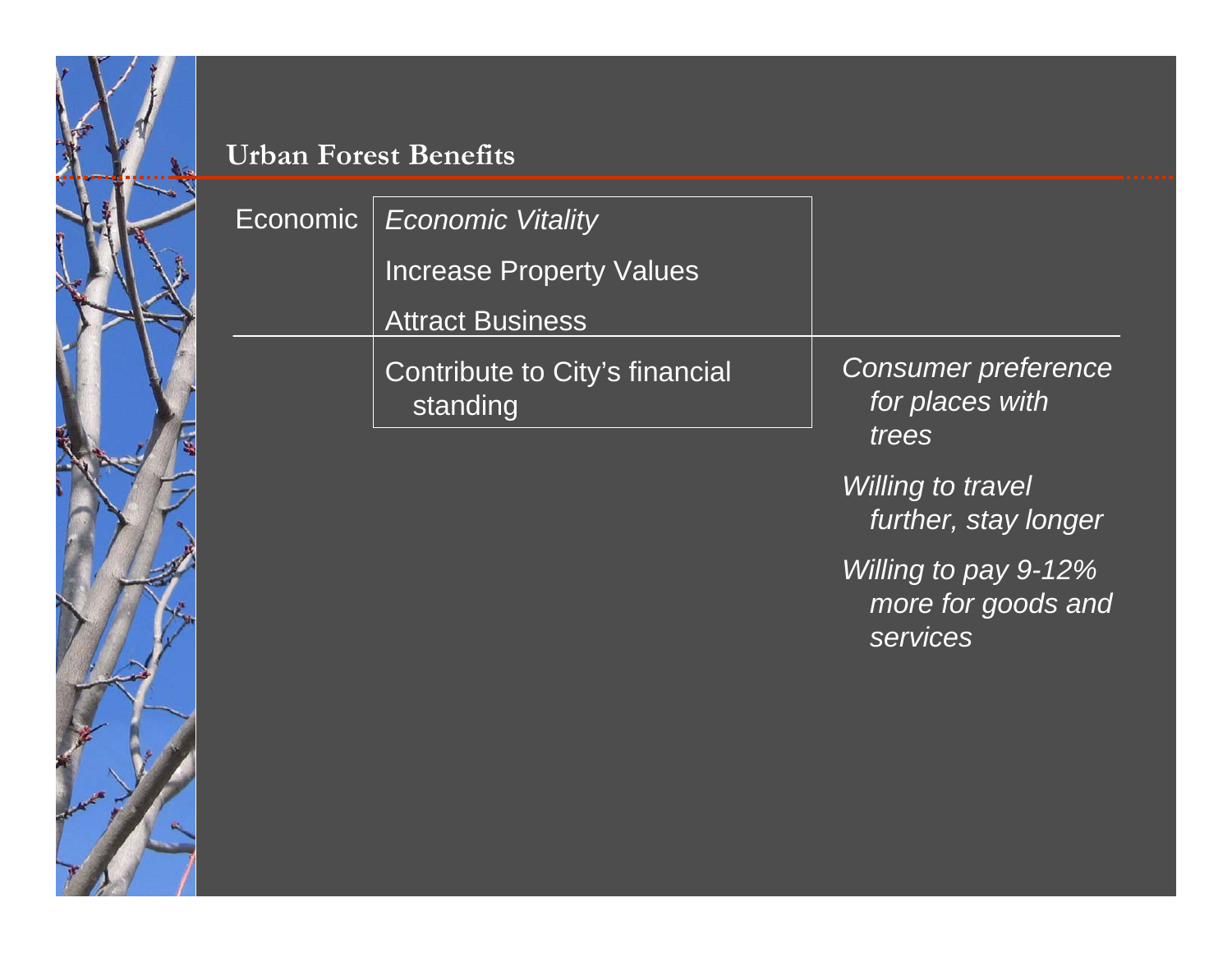

| Economic | <b>Economic Vitality</b>        |                                                                                    |
|----------|---------------------------------|------------------------------------------------------------------------------------|
|          | <b>Increase Property Values</b> |                                                                                    |
|          | <b>Attract Business</b>         |                                                                                    |
|          | Contribute to City's financial  |                                                                                    |
|          | standing                        | Potential type of<br>infrastructure asset<br>for purposes of<br>GASB <sub>34</sub> |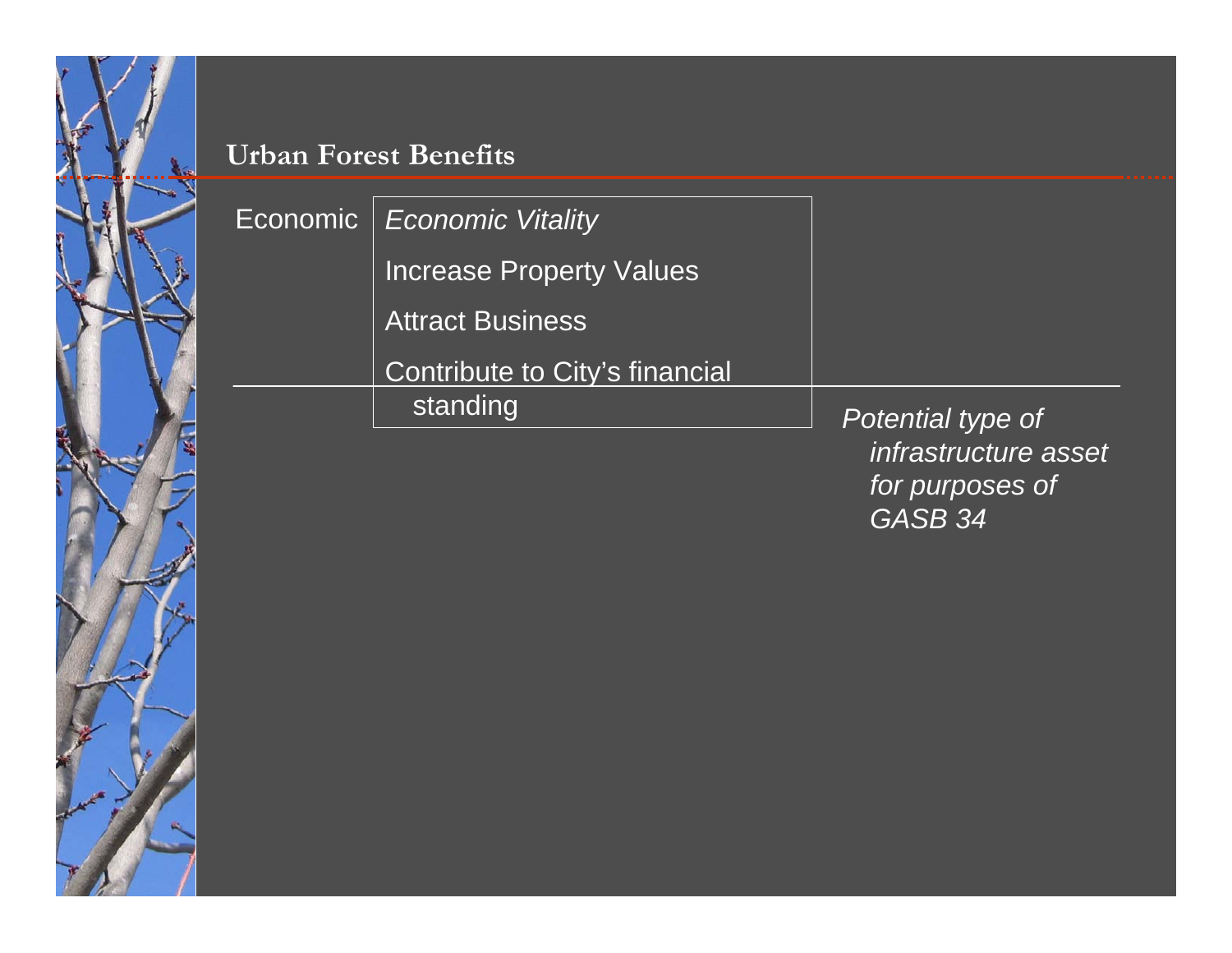# **Existing Conditions**





# Presence/Type of Overhead Utilities

- Species' Scientific Name Health of Tree
- Height of Tree Spread of Tree

# Diameter of Trunk

Width of Planting Area Sidewalk Condition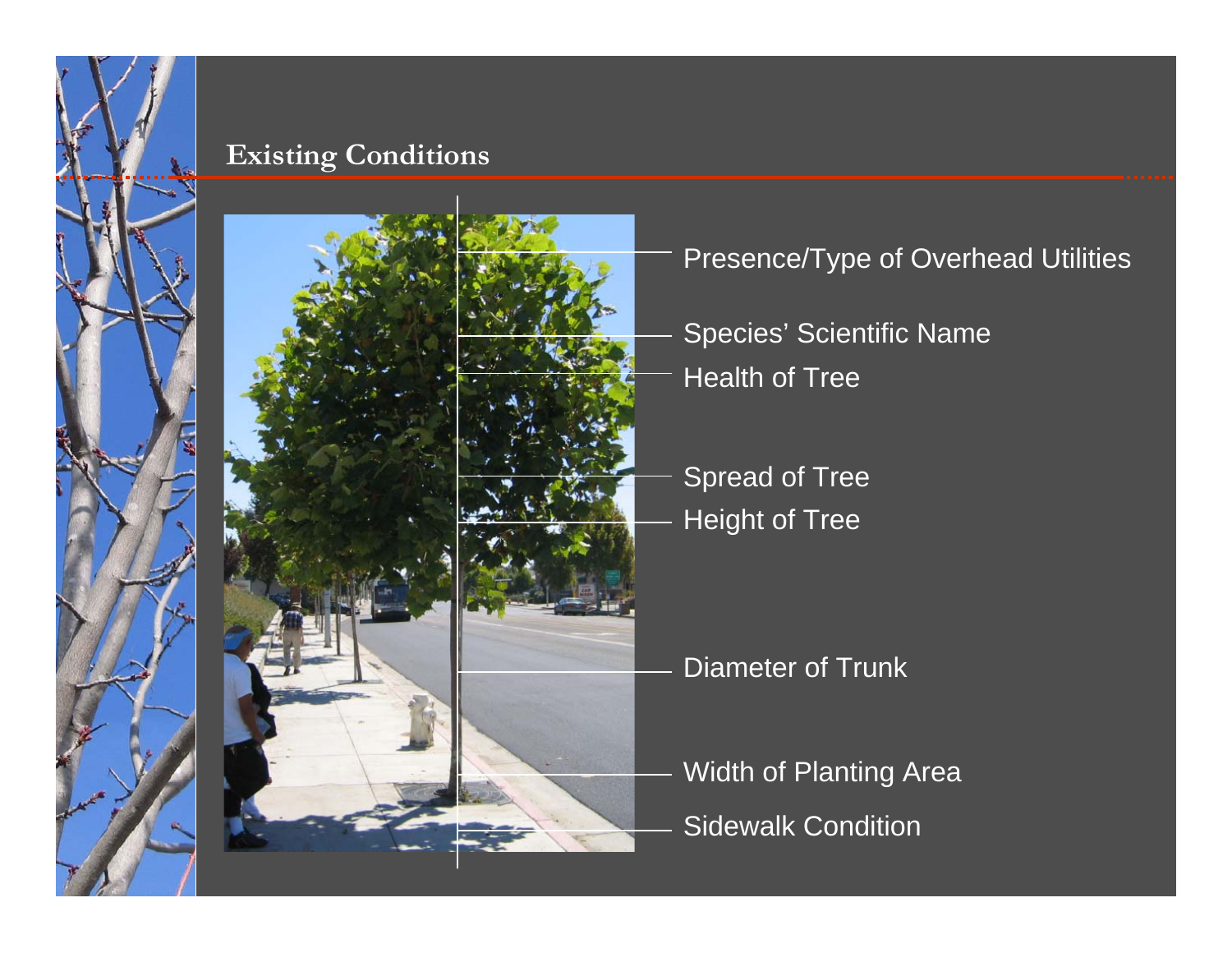# **El Cerrito Urban Forest Management Plan - Goals and Actions**



 $\overline{\mathscr{P}}$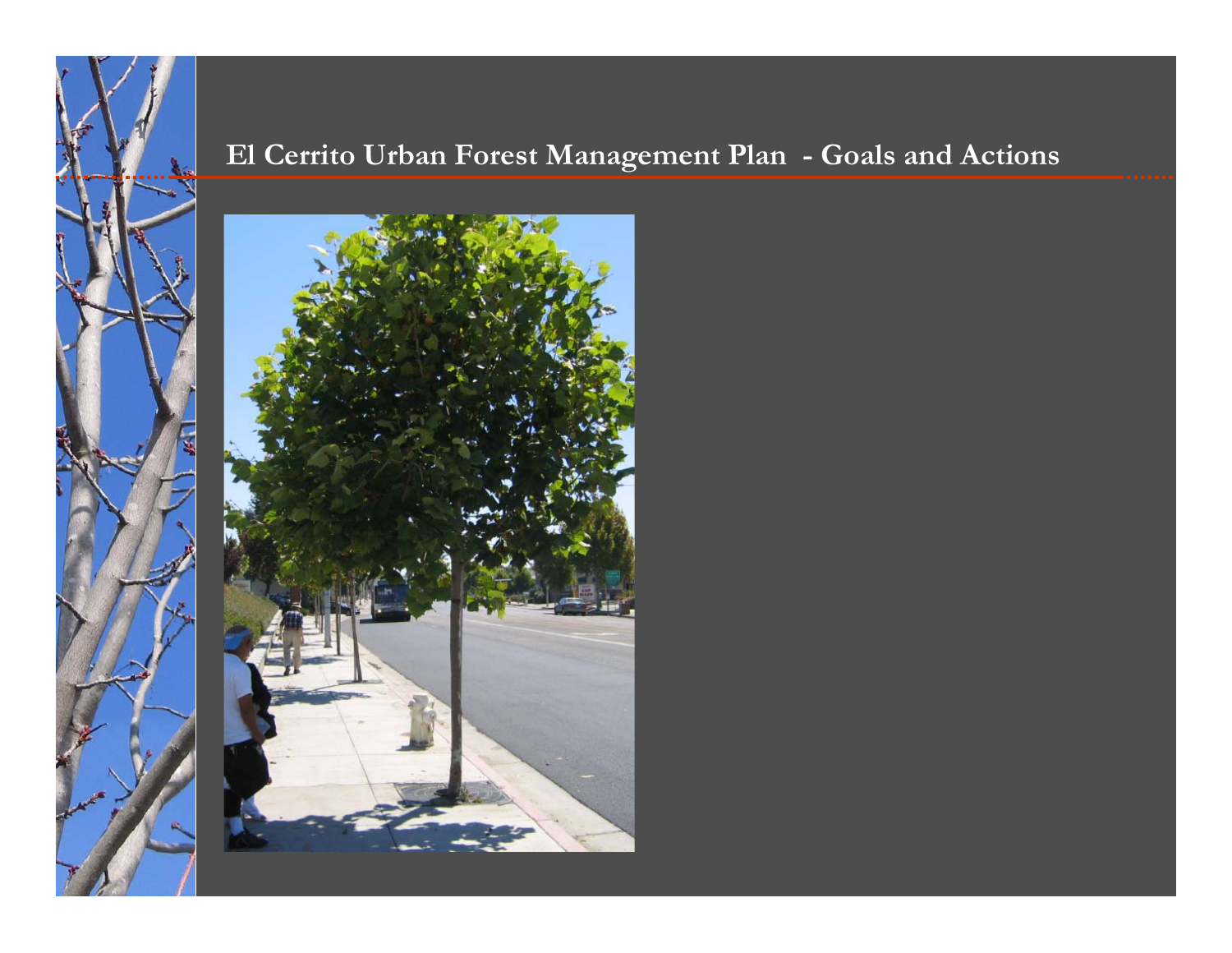### **Goals**

- **1. Establish and maintain a citywide commitment to a healthy, growing urban forest in the City of El Cerrito.**
- **2. Integrate the principles of the Urban Forest Management Plan into subsequent documents required by or in support of the City of El Cerrito General Plan.**
- **3. Provide consistent funding for urban forestry efforts that reflects the importance of the urban forest to the public.**
- **4. Provide excellent professional maintenance for the City's urban forest***.*